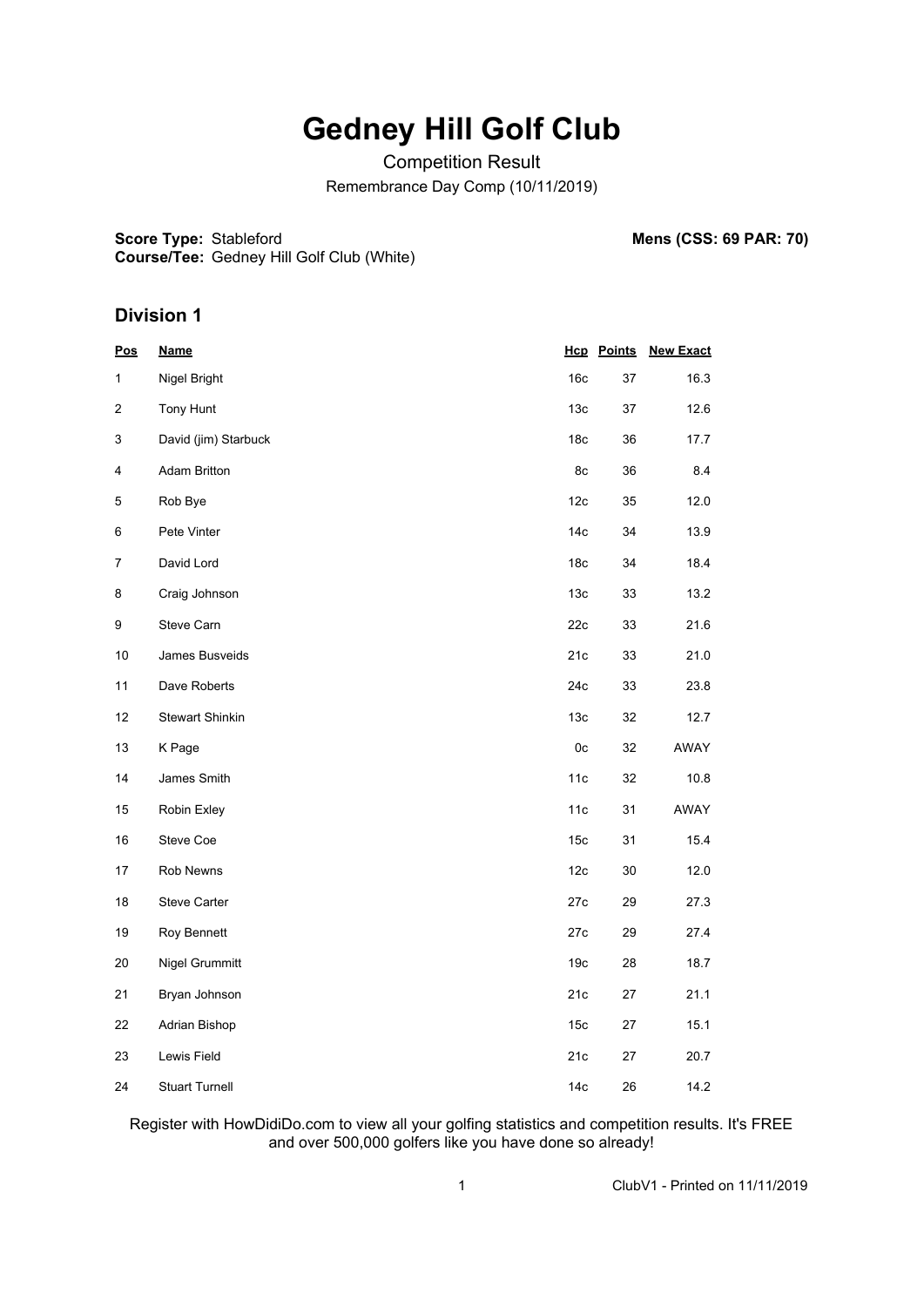**Score Type: Course/Tee:** Gedney Hill Golf Club (White)

#### **Division 1**

| Pos | <b>Name</b>           |                 | <b>Hcp</b> Points | <b>New Exact</b> |
|-----|-----------------------|-----------------|-------------------|------------------|
| 25  | Kristian Roberts      | 23c             | 26                | 22.9             |
| 26  | Alf Green             | 23c             | 24                | 22.8             |
| 27  | Eddie Grange          | 20 <sub>c</sub> | 24                | 20.0             |
| 28  | Clive Newman          | 26c             | 22                | 25.7             |
| 29  | <b>Nick Markillie</b> | 22c             | 17                | 21.9             |
| 30  | Stephen Crane         | 10 <sub>c</sub> | 0                 | 9.8              |

@ = Stableford Adjusted Score

Register with HowDidiDo.com to view all your golfing statistics and competition results. It's FREE and over 500,000 golfers like you have done so already!